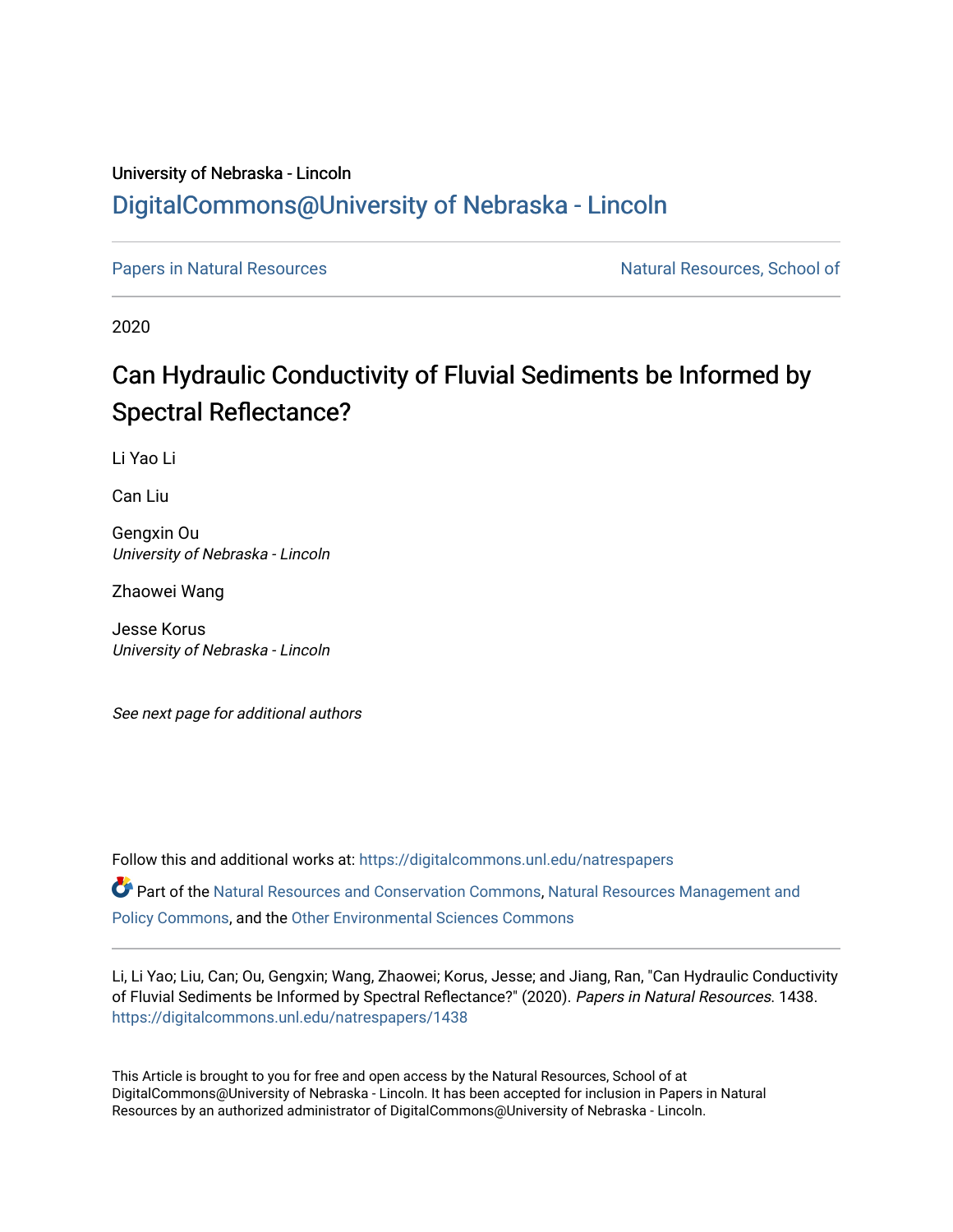### Authors

Li Yao Li, Can Liu, Gengxin Ou, Zhaowei Wang, Jesse Korus, and Ran Jiang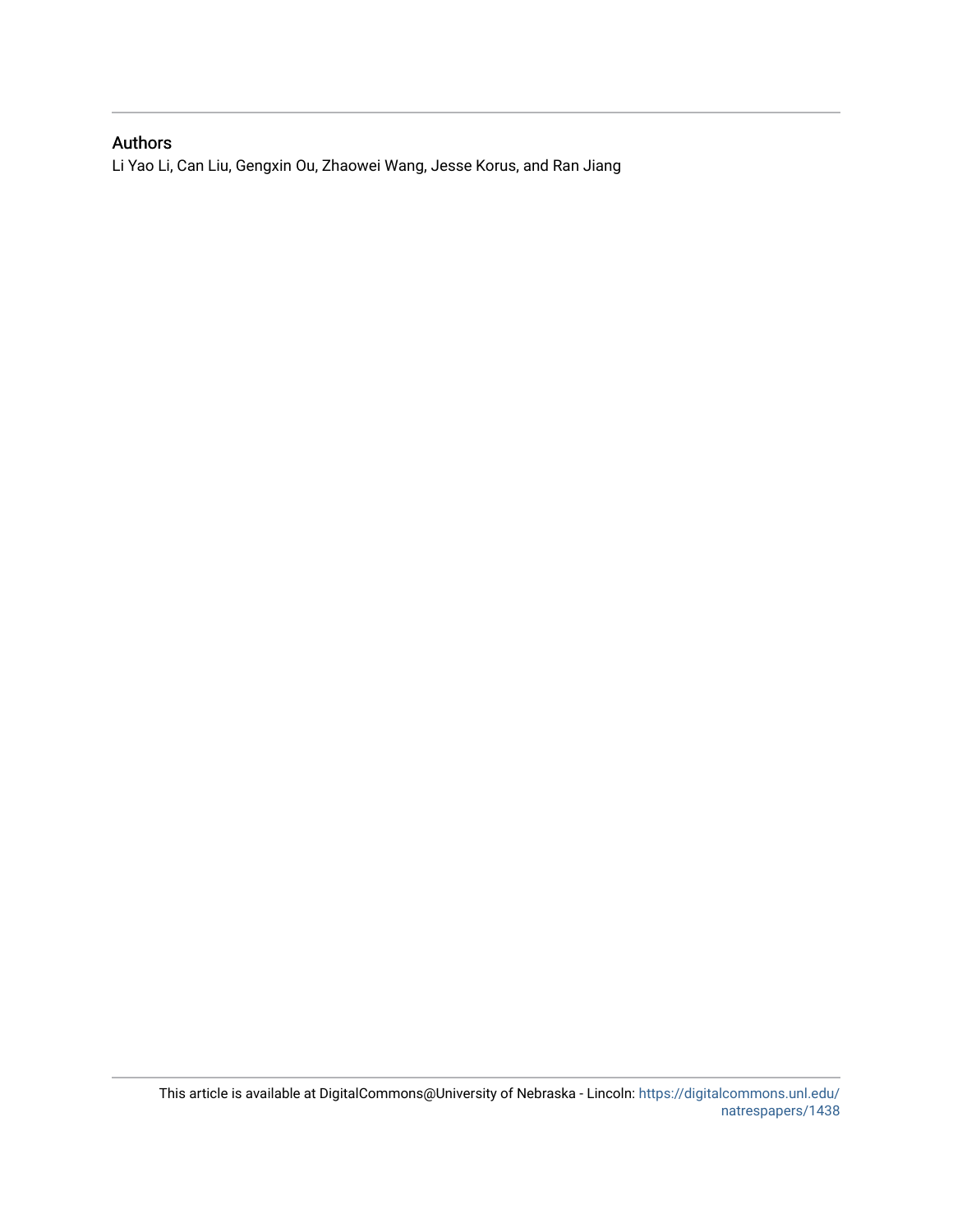# **Can Hydraulic Conductivity of Fluvial Sediments be Informed by Spectral Reflectance?**

**Yao Li***<sup>a</sup>***, \*, Can Liu***<sup>b</sup>***, \*\*, Gengxin Ou***<sup>c</sup>***, \*\*\*, Zhaowei Wang***<sup>d</sup>***, \*\*\*\*, Jesse Korus***<sup>e</sup>***, \*\*\*\*\*, and Ran Jiang***<sup>f</sup>***, \*\*\*\*\*\***

*aDepartment of Geography, University of Delaware, Newark, DE, 19716 USA b Susquehanna River Basin Commission, Harrisburg, PA, 68506 USA c School of Natural Resources, University of Nebraska-Lincoln, Lincoln, NE, 68583-0995 USA dArcadis, Millersville, MD, 21108 USA e School of Natural Resources, University of Nebraska-Lincoln, Lincoln, NE, 68503 USA f Hebei Vocational College of Geology, Shijiazhuang, Hebei, 050081 China \*e-mail: yaoli@udel.edu \*\*e-mail: cliu@srbc.net \*\*\*e-mail: gou@unl.edu \*\*\*\*e-mail: zhaoweiwang1987@gmail.com \*\*\*\*\*e-mail: jkorus3@unl.edu \*\*\*\*\*\*e-mail: 469125797@qq.com* Received May 8, 2019; revised November 4, 2019; accepted November 4, 2019

**Abstract**—This study explores the statistical relationship between spectral reflectance and hydraulic conductivity (*K*) of fluvial sediments in two Nebraska rivers. The spectral reflectance curves of sediments are obtained through hyperspectral instruments under controlled conditions. The *K* values are determined by three different methodologies, grain size analysis, an in-situ permeameter test, and a lab permeameter test. The in-situ permeameter tests calculate vertical *K* values  $(K_v)$ , whereas grain size analysis and lab tests and grain size analysis generate non-directional *K* values. The results show that the lab permeameter tests of repacked sediments present greater hydraulic conductivity values than in-situ tests. The non-directional *K* values derived from 7 empirical equations, Hazen, Slicher, Terzaghi, Beyer, USBR, Kozeny, and Sauerbrei, correlate well with the in-situ  $K_v$  values. Site specific coefficients in 7 equations are developed for the study sites. Correlation analysis is conducted aiming to establish the connection between hydraulic conductivity and spectral reflectance. Inverse trends are found between the reflectance and *K* values determined by Hazen, Beyer, USBR, and Sauerbrei formulae where particle size distribution is considered to be a key factor. Furthermore, four linear models are developed based on the relationship between grain size derived *K* and reflectance. The models are used on dried surface channel sediments in the Platte River for predicting *K* values as a pilot test and proved to be applicable. As direct measurement of hydraulic conductivity can be costly and time-consuming, remote sensing informed hydraulic conductivity of streambed sediments in droughts can be a promising application with further study.

*Keywords:* hydraulic conductivity, spectral reflectance, particle size distribution, linear regression **DOI:** 10.1134/S0097807820050218

#### INTRODUCTION

Streambed hydraulic conductivity (*K*) is an essential parameter in studying stream and groundwater interactions. After years of exploration, researchers have developed several methodologies for estimating *K* values. Generally, there are four groups of techniques: pumping tests [11], slug tests [1, 13, 23], permeameter tests [3, 4, 8, 10], and grain size analyses [19, 20, 22]. All the above methods offer hydraulic conductivities of point samples.

Soil reflectance is a cumulative property which derives from inherent spectral behavior of the heterogeneous combination of mineral, organic, and fluid matter that comprise soils [21]. Most of the previous studies have focused on predicting soil properties based on spectral reflectance, such as organic matter [12], water content [14], soil color [15, 17], chemical compound [2], and particle size distribution [16]. Shepherd and Walsh [18] developed a spectral library for quantifying soil property and they asserted that particle distribution is strongly related to spectral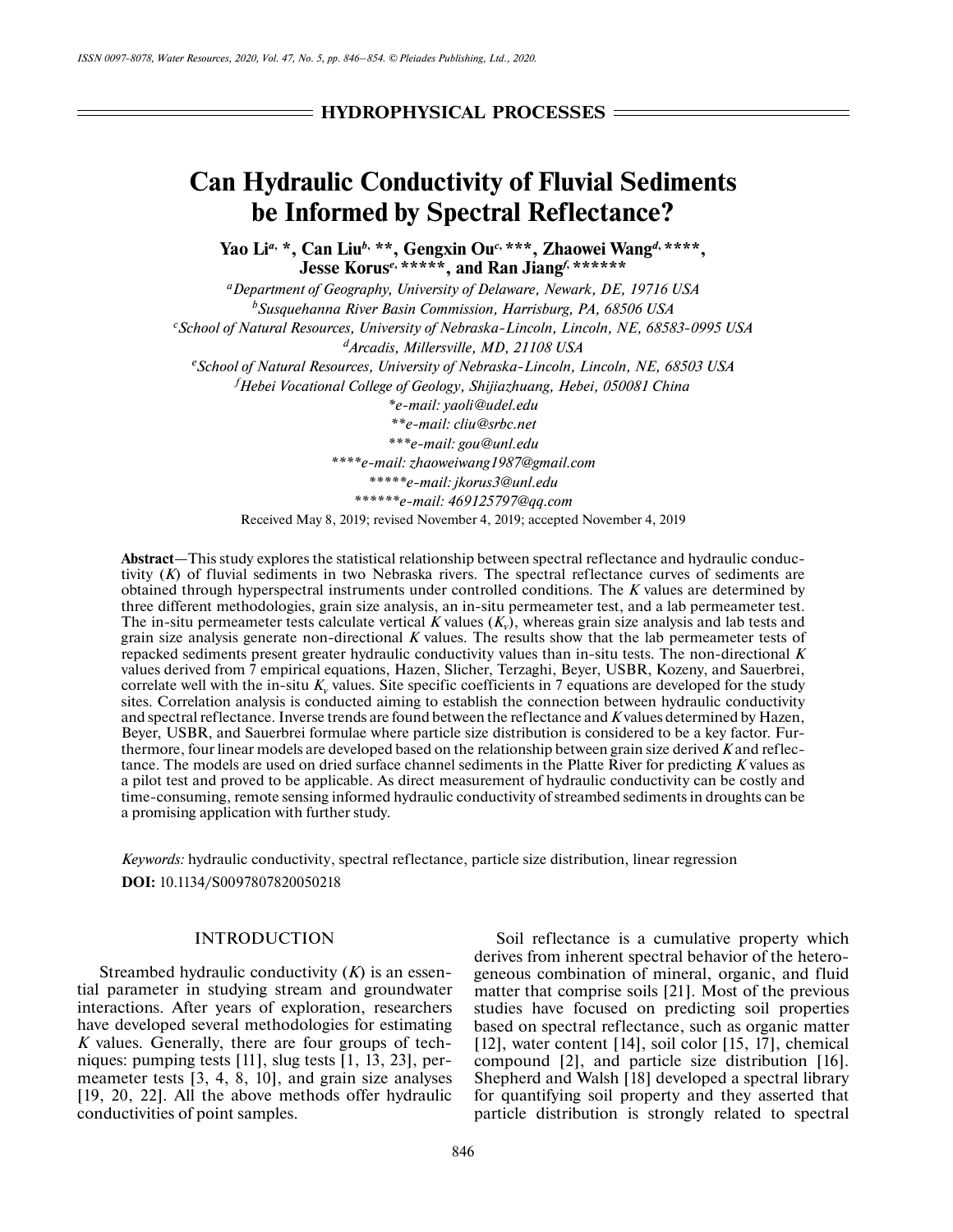reflectance. Goldshleger et al. [7] used an artificial neural network (ANN) to assess the infiltration rate of soil samples from Israel and the US and provided a reliable method for predicting infiltration rate from spectral reflectance  $(r^2 = 0.91)$ .

Few studies have attempted to associate fluvial sediment permeability with spectral reflectance (REF). In this study, the in-situ, lab permeameter tests, and grain size analyses were utilized to estimate the hydraulic conductivity of sediments that were collected on the river streambed and point bar deposits. The same sediments were scanned through a hyperspectral instrument to obtain their spectral reflectance. Our research questions are (1) how hydraulic conductivities determined by different methods vary from each other? (2) Is there any connection between hydraulic conductivity and spectral reflectance of fluvial sediments? (3) if there is, can hydraulic conductivity be estimated by spectral reflectance?

#### METHOD

#### *Study Location*

In this study, four sites are chosen to conduct the experiment. Three sites are on Platte River of eastern Nebraska and one site is on Clear Creek, a small tributary to the Platte River. The Platte River, originating from Rocky Mountains, flows from east to west across the whole Nebraska state. The Platte River in the study area is wide and shallow. Nebraska experienced a severe drought in the summer of 2012, which led to widespread exposure of the streambed. Some segments of the Platte River were completely dried up. Under normal conditions, the water depth in the channel is approximately 1 m above streambed. While the drought in 2012 is a catastrophe to river ecosystem, it provides window to study streambed hydraulic conductivities. The width of the Platte River at the study sites is approximately 285 m and the water table ranges from 0.15 to 0.45 m below the streambed surface at the time of field investigation. We perform the experiments in the Platte River near the towns of Clarks, Duncan, and Silver Creek in eastern Nebraska US. The three sites cover about twenty miles of main stem of the Platte River before its confluence with the Loup River.

Clear Creek is a long but narrow tributary of the Platte River. The average channel width and water depth in the stream are 8.0 and 0.31 m, respectively, and the stream water level gradient is about 3‰. Clear Creek is a typical meandering stream and point bars are deposited inside the river bend. Our study location is about 10 km southwest of Columbus, NE, which is close to the former three sites.

#### *In-situ Permeameter Test for Vertical Hydraulic Conductivity (K*v*) and Sediment Sampling*

Because of the 2012 drought, the Platte River is completely dry, and the groundwater table declines in the study area. In order to reach the saturated sediments below the channel surface, the top streambed sediments are dug out until the water table is presented. We wait for a few minutes until the water table becomes stable. After that, a permeameter test is conducted on the saturated sediments below the water table. 11 (Clarks Creek), 14 (Duncan Creek), and 15 (Silver Creek) point permeameter tests are conducted on the saturated sediments beneath the top layer of dried streambed. Afterwards, the same sediments are collected and taken back to the laboratory at the University of Nebraska-Lincoln. In addition to in-situ permeameter tests, the dried channel surface sediments at the Duncan site are also sampled along and across the channel. At Clear Creek, we perform 14 insitu permeameter tests to the sub-surface saturated sediments on the point bars and gather the original sediments to the lab. The sampling strategies for Clear Creek point bars are identical to the Platte River dugout holes, where the saturated sediments are all below the ground surface. In this paper, the hydraulic conductivity, grain size data, and sediment samples of Clear Creek are collected by Dong et al. [5].

The test procedure is thoroughly described by Chen [3]. A transparent tube is inserted into the saturated sediment in the dug-out hole around the same depth and water is filled to the top of the tube. The length and diameter of the tube are 58.5 and 2 inches, respectively. The length of sediments ranges from 19 to 26 inches. During each test, we record 6−8 water level readings and the elapsed time after the water table in the tube begins to drop. The  $K_v$  value is calculated using Darcy's Law hereafter.

After each permeameter test, we cover the top of tube using a rubber cup and pull out the transparent tube filled with original streambed sediments for further examination. For every individual sediment sample, it would go through the chain of spectral process for reflectance (REF), grain size analysis for nondirectional hydraulic conductivity calculation (*Kg*), and lab permeameter test for hydraulic conductivity  $(K_{\text{lab}})$ .

To test the regression model between *K* and REF, sediment samples are collected on the dried streambed surface at the Duncan site for predicting *K* values using reflectance. The width of the river is about 285 m and surface samples are collected every 15 m across the channel. Along the river, the sediments are sampled every 30 m. We draw a  $30 \times 30$  cm square at each sampling point and grab the surface sediments to the depth of 2.5 cm. Forty-four samples are obtained in total: 19 from the transect and 25 from the river-parallel direction. These samples are also brought back to laboratory for REF, and  $K_g$  experiments.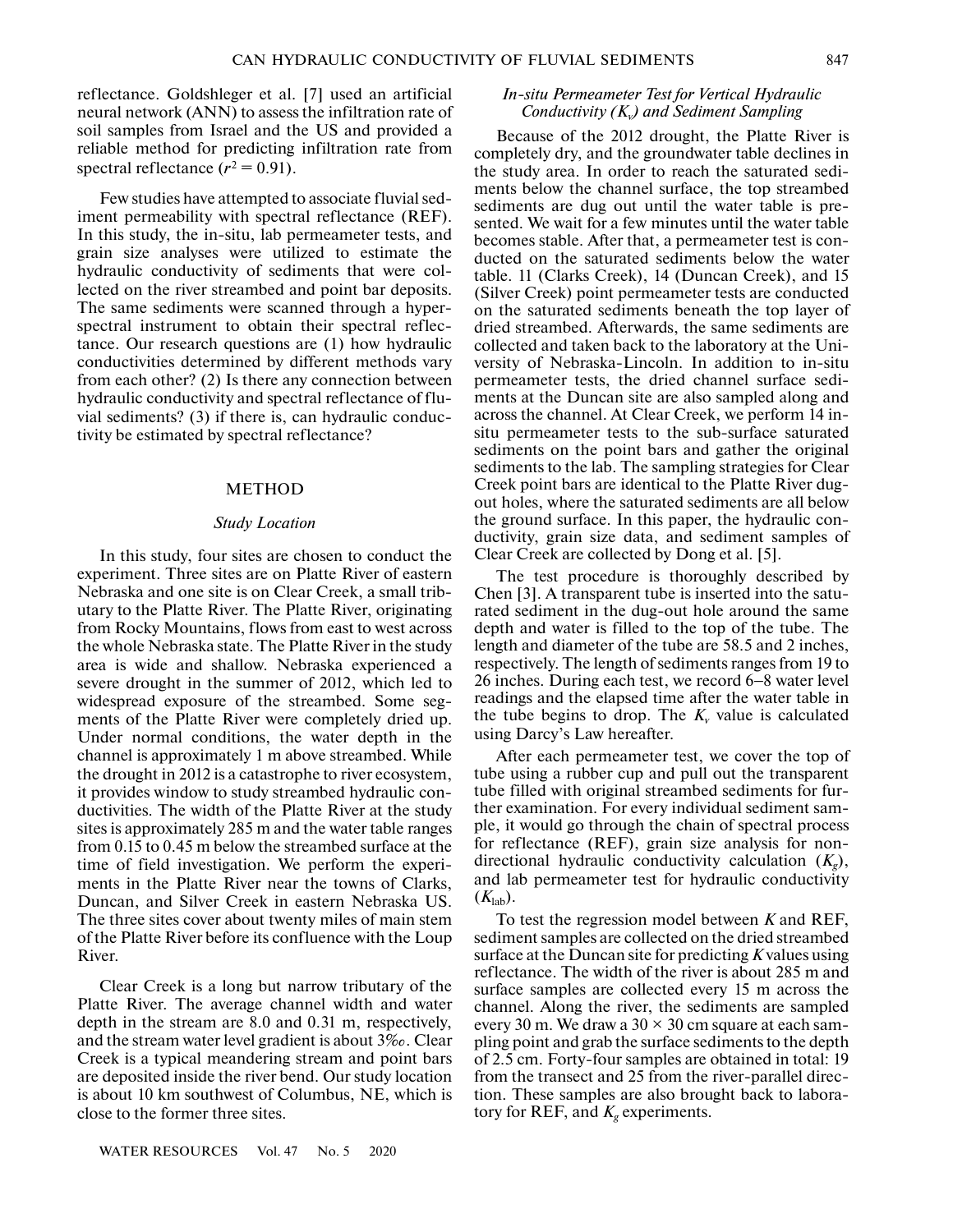**Table 1.** Available data from the study locations  $(K_v$ —represents vertical hydraulic conductivity,  $K_v$ —represents non-directional hydraulic conductivity determined by grain size analysis, REF—represents spectral reflectance,  $K_{\text{lab}}$ —represents lab permeameter test value for hydraulic conductivity)

| Study Site                                                   | Sample Size | Available Datasets                          |
|--------------------------------------------------------------|-------------|---------------------------------------------|
| <b>Clear Creek Point Bars</b>                                | 14          | $K_{v}$ , $K_{\varrho}$ , REF               |
| Platte River Dug-out Holes (Clarks, Silver Creek and Duncan) | 40          | $K_{\nu} K_{g}, K_{\text{lab}}, \text{REF}$ |
| Platte River Dried Streambed Surface (Duncan)                | 44          | $K_{\varrho}$ , REF                         |

#### *Spectral Process for REF*

We collect the spectral reflectance data in the Center for Advanced Land Management Information Technologies (CALMIT) Spectroscopy Lab at University of Nebraska-Lincoln, using an Ocean Optics USB 2000 hyperspectral field instrument. The CALMIT lab is an all-black room to avoid any environmental reflectance and it is equipped with an instrument platform. The USB 2000, a fiber optic system, uses charge coupled device to record light in 2048 spectral bands ranging from 350 to 1000 nm from a National Institute of Standards Technology (NIST) traceable uniform light source. The field of view (FOV) of the fiber optic is 25°. The wavelength range of the spectral scanning from 350 to 1000 nm is targeted in this study.

In this experiment, sediment samples from the Platte River that experienced in-situ permeameter tests, from the Duncan site channel surface, as well as from Clear Creek point bars are all included. They are oven-dried for 48 h maintaining a temperature of 230°F and evenly distributed by crushing the clogs. The sediment samples are placed in a black container directly after drying with a diameter of 88 cm without using a desiccator. According to the FOV, the sensor is set to the height of 114 cm above the sediments, so that we could gain a 50-cm view to avoid the noise around the margin of the container. We use a calibration panel made of SpectralonTM (Labsphere, Inc., North Sutton, NH) and calculate the ratio of raw data to the calibration data as the reflectance. In order to reduce the position bias, we rotate the container 90° after each scanning and the measurement is taken four times per sample.

### *Grain Size Analysis for Kg*

Grain size analysis is performed on the same sediment samples after spectral reflectance acquisition. Eight sieves are chosen for the sieving process, with pore diameters of 4, 2, 1, 0.6, 0.5, 0.25, 0.125, and 0.063 mm. The sieving process is set for 5 min and a cumulative weight percentage curve is plotted for each sample. Then, hydraulic conductivity- $K<sub>g</sub>$  values are calculated using eight empirical methods, including Shepherd [19], Hazen, Slicher, Terzaghi, Beyer, USBR, Kozeny, and Sauerbrei [9, 22]. The effective grain diameter  $(d_w)$ , porosity function  $(\Psi_n)$ , and dimensionless coefficient (*C*) vary among the eight formulae. Each method provides an applicable range of dimensionless coefficient and *C* is determined by depositional environment. At this stage, we adopt the dimensionless coefficients based on the study from Song et al. [20]. Since the  $K_g$  value is determined by particle size distribution and empirical formulae, it does not represent any particular orientation.

#### *Lab Permeameter Test for K*<sub>lab</sub>

The lab permeameter test is proposed by Chen et al. [4] and generates *K* values using Darcy's Law. In our study, the loose sediments from the dug-out holes of the Platte River are poured into a transparent tube and experienced lab permeameter test. The tube is held by a tripod. One end of the tube is covered by layers of fine plastic screen and is submerged into a basket which is full of water. For the open end, water is filled to the top and the drawdown of water table is recorded for calculating *K*. The significant difference from insitu experiment is that samples for the lab tests are thoroughly dried and mixed due to the grain size analysis and spectral process. As a result, the original sediment structure is destroyed and  $K_{lab}$  values represent neither vertical nor horizontal hydraulic conductivity.

#### *Outputs from Field Tests and Lab Experiments*

Table 1 summarizes the available data including hydraulic conductivity and reflectance for all sediment samples. It is vital to point out that all sets of data in one study location are specific to one set of sediment samples. The data are comparable within each site. For the three sites in the Platte River, each sample that first underwent in-situ permeameter test is examined later by spectral scanning, grain size analysis, and in-lab permeameter test. These tests give  $K_{\nu}$ ,  $K_{\rm g}$ ,  $K_{\rm lab}$ , and REF for each sample. For Duncan surface site, only grain size analysis and spectral scanning are conducted. For Clear Creek site, lab permeameter test was not performed.

#### RESULTS

#### *Comparison of Three Sets of Hydraulic Conductivity*

There are three sets of hydraulic conductivity values for sub-channel saturated sediments in the Platte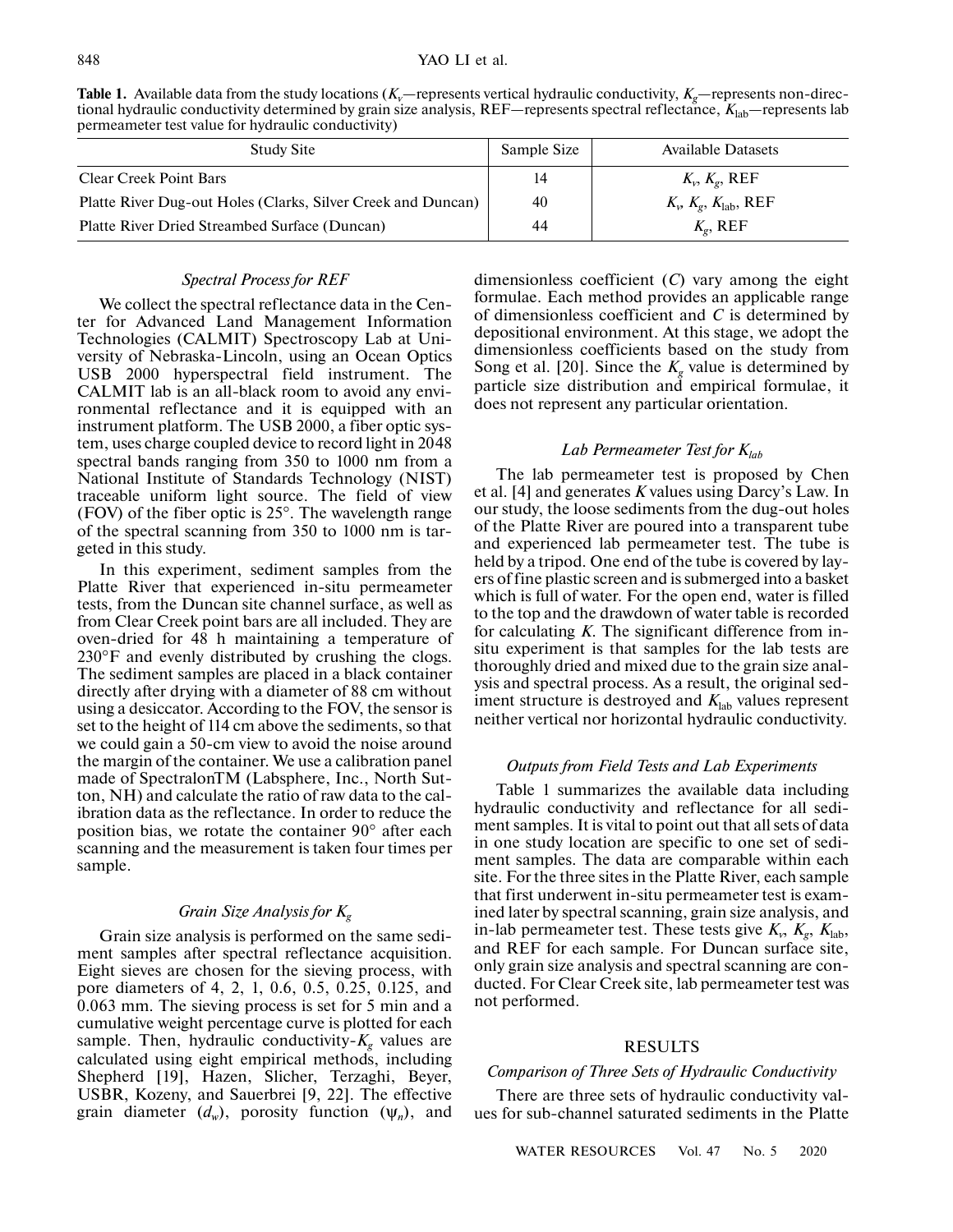

**Fig. 1.** Plot of  $K_v$  and  $K_{lab}$  value for sub-channel saturated sediment in the Platte River.

River:  $K_v$ ,  $K_g$ , and  $K_{lab}$ . A two-step analysis is used to investigate the inter-connection among the three sets of *K* values. The correlation and linear regression packages in "*R*" is used in the data analysis.

Firstly, a correlation analysis between  $K_{lab}$  and  $K_v$  is conducted. Result reveals that the correlation between  $K_v$  and  $K_{lab}$  is observable, yet not strong. The graph on the right corner of Fig. 1 tells that the sample points follow the general increasing pattern, but they are scattered around the trend line. The linear correlation coefficient  $(r^2)$  is 0.39 and the Pearson's *R* value is 0.63. In the same time, it can be observed from Fig. 1 that  $K_{\text{lab}}$  values are generally larger than  $K_{\nu}$  values except for sc6 site. The average  $K_{lab}$  value of the three sites is 82.7 m/day, which is almost 1.5 times larger than the average  $K_v$  value of 57.6 m/day. It is recognized that the hydraulic conductivity values increase from layered sediments to interrupted and loose sediments.

Secondly, eight sets of  $K_g$  values for saturated sediment samples in the Platte River are plotted with  $K_v$ values (left portion in Fig. 2). Poor correlation is learned between  $K_g$  determined by the Shepherd method and  $K_v$ , with  $r^2$  equals to 0.01. Except for the Shepherd line, the trend of each set of  $K_g$  values, fits well with the trend of  $K_v$  values (bold black line), although the magnitude differs. The maximum value of  $r^2$  is 0.71, found between  $K_g$  determined by the Beyer

WATER RESOURCES Vol. 47 No. 5 2020

method and  $K_v$ . Other  $r^2$  values range from 0.42 to 0.69 between  $K_v$  and  $K_g$  calculated by six methods. Although the correlations between  $K_v$  and  $K_g$  determined by seven methods seem strong, the magnitude of  $K_g$  values differs among those methods because the adopted dimensionless coefficients (*C*) in empirical formulae are from literature. Owing to the unique depositional environment, site-specific *C* values are generated in  $K_g$  calculation for the Clarks, Silver Creek, and Duncan sites. The least square method is selected to derive experimental-based coefficients for empirical equations by minimizing the difference between  $K_g$ and  $K_v$  and find optimal solutions for C values in the study sites. The result is notable. The right portion of Fig. 2 presents the seven sets of revised  $K_g$  with  $K_v$ value. The average difference between each revised  $K_g$ and  $K_v$  values varies from 0.09 to 5.53 m/d, which demonstrates that the *C* values work well in each formula. Table 2 sums up the adjusted *C* and correlation coefficients (linear and Pearson's) between  $K_v$  and revised  $K_g$  for the Clarks, Silver Creek, and Duncan site. Because in-situ permeameter test can be laborintensive, this study provides a good reference of dimensionless coefficients in seven empirical formulae, located at the Platter River, which can be applied to estimate vertical hydraulic conductivity through grain size analysis in future research, such as regional groundwater modeling, study of surface water-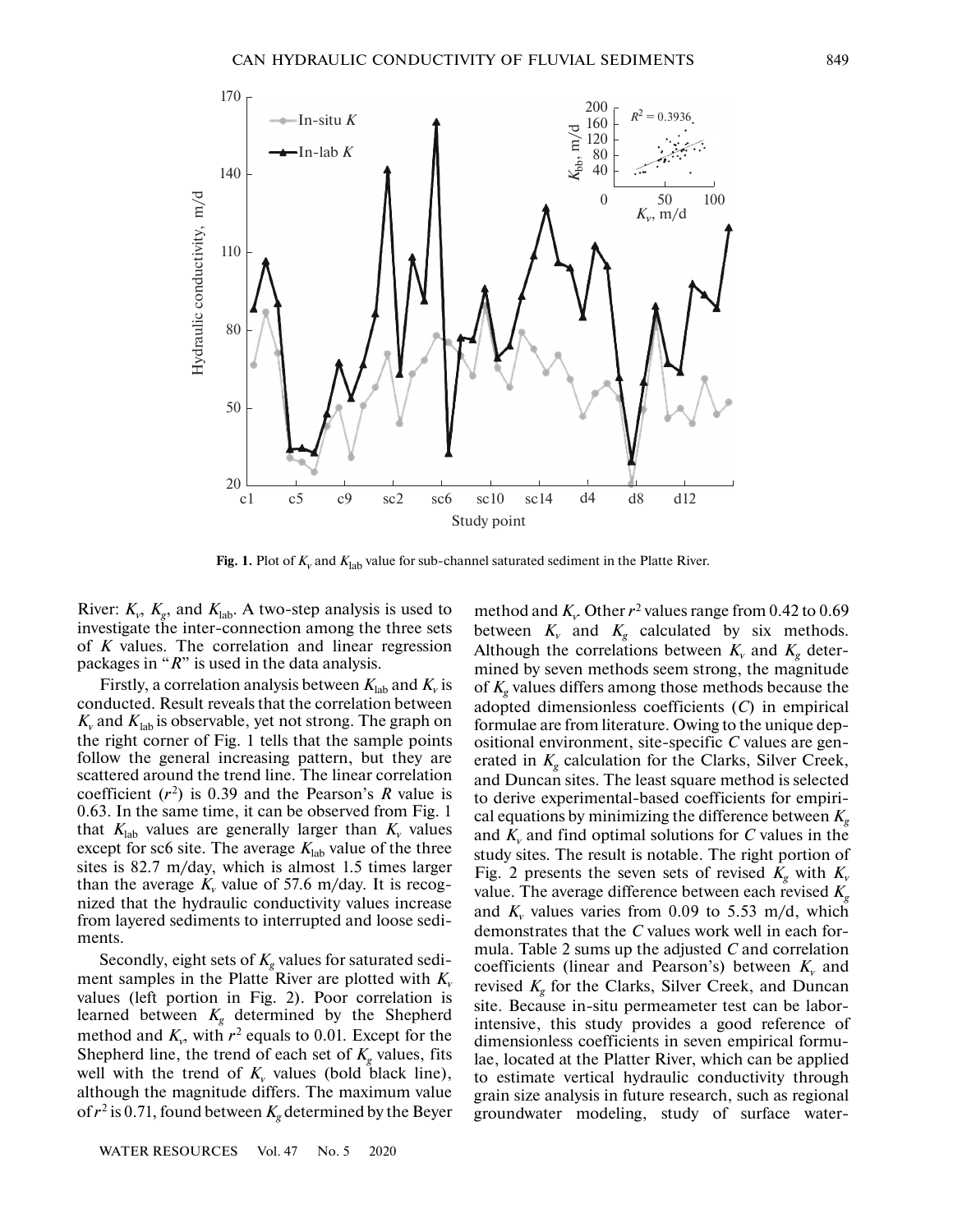

**Fig. 2.** Plot of  $K_v$  with  $K_g$  (left) and revised  $K_g$  (right) for sediments in the Platte River.

groundwater interactions, estimation of  $K_v$  values in nearby watersheds etc.

### *Relationship Among*  $K_{\nu}$ ,  $K_{\rm g}$ , and REF

An effort is made to determine the connection between REF and two sets of *K*:  $K_g$  and  $K_v$ . The fiber optics system collects spectral bands from 350 to 1000 nm. The reflectance at 400, 500, 600, 700, 800, 900, and 1000 nm (REF) are chosen for examine the linear relationship with  $K_v$  and  $K_g$ . The statistical results from 400 to 1000 nm are very similar as the soil reflectance curve is smooth and increases from 350 to 1000 nm without cusp nodes. To avoid repeating identical results, REF at 400 nm is used as a representative in the following section.

Correlation analysis between  $K_v$  and REF is conducted for sediment samples from Clear Creek point bars and the Platte River dug-out holes. A vague inverse relationship between  $K_v$  and REF is observed in upper part in Fig. 3. The  $K_v$  value is likely to increase when the reflectance at 400 nm decreases. The Pearson coefficient between REF and  $K_v$  values is 0.23 for the Platte River sub-channel and Clear Creek point bars sub-surface sediments. Subsequently, correlation analyses between REF and 7 sets of calculated  $K<sub>g</sub>$  values using empirical equations are performed.  $K<sub>e</sub>$  using the Shepherd method is not included since the sitespecific *C* values is not generated. The results indicate that there are strong inverse relationships existing between REF and  $K<sub>g</sub>$  value determined by 4 empirical formulae, which are Hazen, USBR, Sauerbrei, and Beyer. The Pearson's  $r$  values between REF and  $K_g$  are −0.41, −0.61, −0.64, and −0.55 at the Clear Creek and −0.42, −0.65, −0.43, and −0.57 at the Platte River, respectively. An attempt is made to establish statistical relationships between  $K_g$  and REF that it could be applied to estimate hydraulic conductivity on a broader spatial scale based on reflectance. The linear relationship between REF and  $K_g$  of the Hazen, USBR, Sauerbrei, and Beyer are used in the following *Kg* prediction (Table 3).

#### *Kg Prediction for Surface Sediment Samples*

Based on the established linear relationship between  $K_g$  and REF, the samples collected from the channel surface at the Duncan site are used for pilot application. Forty-four surface samples are included in this test. The spectral reflectance data of sediment samples are obtained in the CALMIT lab. Four linear models derived by the Hazen, USBR, Sauerbrei, and Beyer methods (Table 3) are applied for predicting *K*

| Method      | General $C$ | Clarks's $C$ | Silver Creek's C | Duncan's $C$ | $\mathbf{r}^{\perp}$ | Pearson's $R$ |
|-------------|-------------|--------------|------------------|--------------|----------------------|---------------|
| Hazen       | 0.0006      | 0.000414     | 0.00046          | 0.00041      | 0.71                 | 0.85          |
| Slichter    | 0.01        | 0.024888     | 0.030203         | 0.02658      | 0.61                 | 0.78          |
| Terzaghi    | 0.0084      | 0.012249     | 0.01516          | 0.01327      | 0.58                 | 0.76          |
| Bever       | 0.0006      | 0.000353     | 0.000368         | 0.00033      | 0.72                 | 0.85          |
| <b>USBR</b> | 0.00048     | 0.000582     | 0.000436         | 0.0004       | 0.46                 | 0.68          |
| Kozeny      | 0.0083      | 0.016149     | 0.019567         | 0.01723      | 0.61                 | 0.79          |
| Sauerbrei   | 0.00375     | 0.011203     | 0.011689         | 0.01051      | 0.61                 | 0.78          |

**Table 2.** Revised coefficients of 7 empirical formulae on the Clarks, Silver Creek and Duncan sites

WATER RESOURCES Vol. 47 No. 5 2020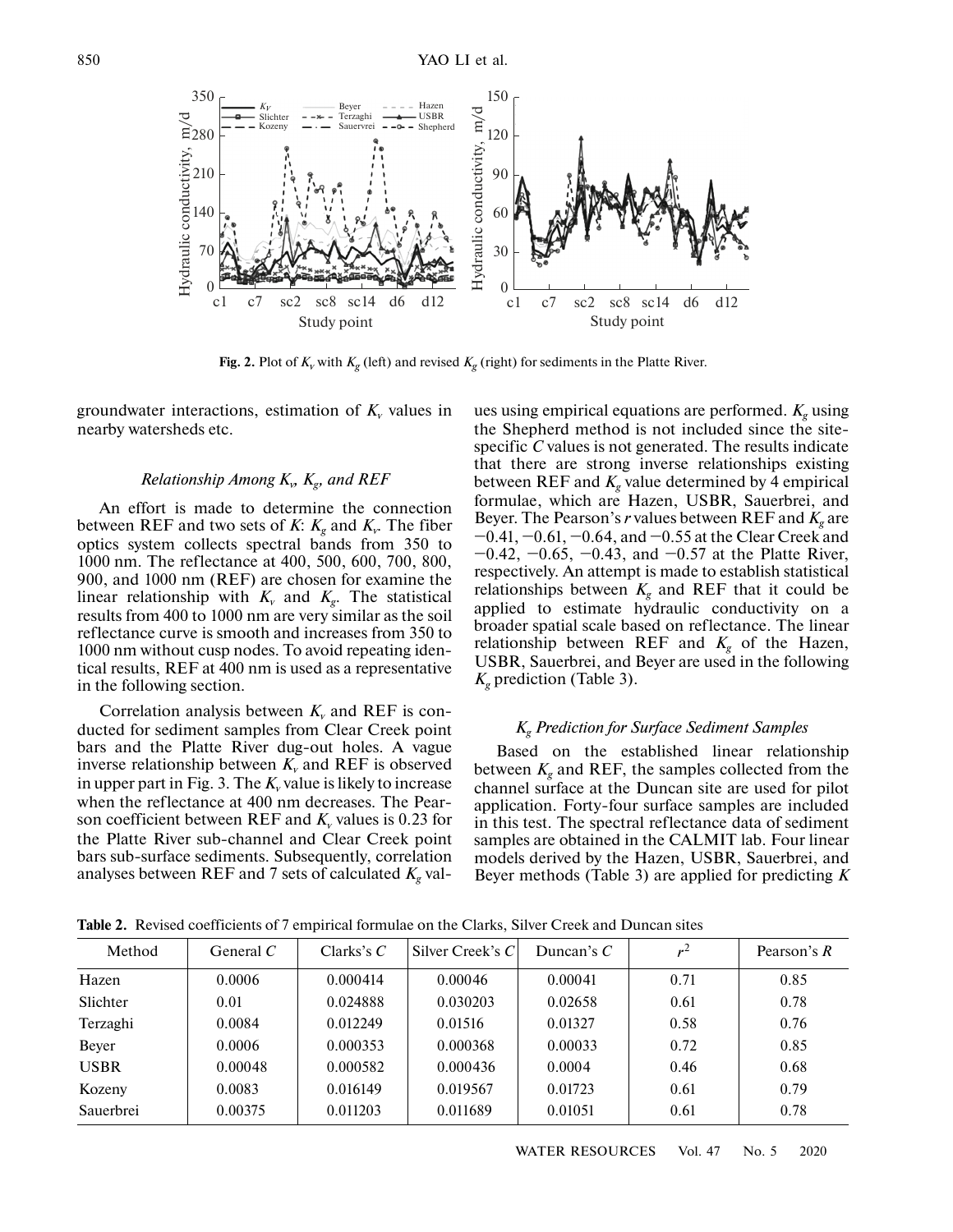

**Fig. 3.** Plot of vertical hydraulic conductivity with spectral reflectance of fluvial sediments and Average predicted  $K_p$  using five methods and  $K_g$  values for surface samples of the Duncan site.

 $(K_p)$  values using REF at 400 nm. The grain size analysis is performed on the surface samples and  $K_g$  values are calculated using same empirical equations with site-specific coefficients. Upon comparison of  $K<sub>g</sub>$  and  $K_p$ , the results show that four linear models provide reasonable results in predicting *K* values (lower part in Fig. 3). The percentage differences between the averages of  $K_p$  and  $K_g$  are less than 23.4%, which corroborates the suitability of four linear models in estimation of hydraulic conductivity for Duncan site. Hazen, Beyer and Sauerbrei methods give smaller percentage differences between  $K_p$  and  $K_g$  values, which are less than 12%. USBR method presents the highest Pearson's *R* values between  $K_g$  with  $K_p$ , which is 0.62.

#### DISCUSSION

#### *Comparison of in-situ and Lab Hydraulic Conductivity Measurements*

The comparison of in-situ and lab permeameter tests suggest that the  $K_{lab}$  values are greater than  $K_v$  values for 39 out of 40 samples. The average  $K_{\text{lab}}$  value is almost 1.5 times larger than  $K_v$  value. This phenomenon could be explained from a microscopic view of the sediments (Fig. 4). In a natural depositional environment, tabular particles are commonly packed and aligned with their long axes perpendicular to the dominant stress orientation, acting as obstacles for vertical water flow (see the left site in Fig. 4). In contrast, when the layered sediments are dried, shaken, and mixed,

**Table 3.** Derived linear models for predicting *K* using spectral reflectance at 400 nm (*Y*—the predicted *K* value, m/d; *X* the spectral reflectance at 400 nm, %)

| Linear Model | Hazen | Bever | USBR                                                                                    | <b>Sauerbrei</b> |
|--------------|-------|-------|-----------------------------------------------------------------------------------------|------------------|
| Equation     |       |       | $Y = -360.2X + 103.5$ $Y = -461.3X + 116.3$ $Y = -865.7X + 163.8$ $Y = -413.3X + 109.5$ |                  |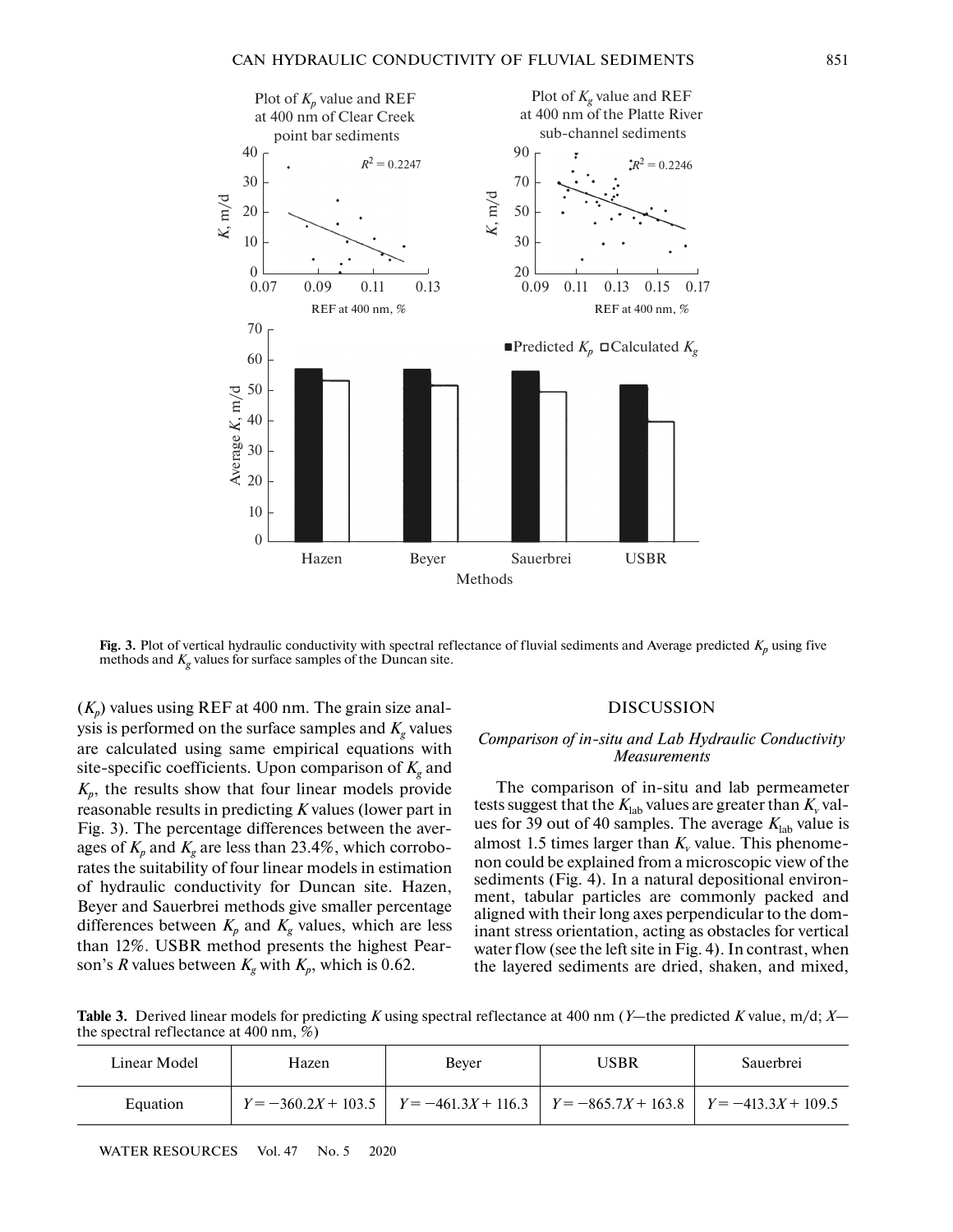

**Fig. 4.** Sketch of microscopic view of natural (left) and re-packed (right) sediments fabrication.

the original sedimentary structure is completely changed, and the particle arrangement is random (see the right site in Fig. 4). That disturbance will increase the pore space and provide shorter inter-connected pathways for the downward movement of water, which could result in the larger  $K_{lab}$  value over  $K_v$  value. However, the behavior of sediments also depends on the particle shape, size and surrounding environments, which may lead to different observational findings.

#### *Suitability of Empirical Coefficients in Grain Size Analysis*

Song et al. [20] developed a new set of empirical coefficients for eight study sites in the Elkhorn River of Nebraska, so they can be used to calculate approximate  $K_v$  values. After applying Song's empirical coefficients, the values are found to be unsuitable for the Platte River. According to Song et al. [20], Kozeny and Hazen equations would tend to overestimate  $K_v$  value, while USBR and Shepherd's results were relatively close to in-situ measured  $K_v$ . For this study, Shepherd's result differs largely with the  $K_v$  value and  $K_v$ values are likely agree with Beyer, USBR, and Hazen method. After adopting new *C* values for the Clarks, Silver Creek, and Duncan sites, the modified  $K_g$  values determined by seven empirical methods (Shepherd is not included) present strong agreement with  $K_v$  values. The average estimation difference between  $K_v$  and  $K_g$  is less than 6.25% for each site. The different results between the Elkhorn and Platter River sites suggested that the applicable empirical coefficients to estimate  $K_v$  values could vary among different geological and watershed settings.

#### *Particle Size Distribution*

Correlation analysis reveals that the connection between grain size derived hydraulic conductivity (*Kg*) and spectral reflectance (REF) in the channel sediments is observable. REF generally decreases as  $K_g$ increases. The reverse relationship could be interpreted by the particle size distribution. The weight percentages of sediments are plotted for particles with size larger than 2 mm and less than 0.25 mm with REF (Fig. 5). As the weight percentage of large particles (>2 mm) increases, REF decreases. In contrast, when the weight percentage of fine particle size  $(\leq 0.25 \text{ mm})$ rises, REF increases. It is speculated that particle size distribution has a direct influence on both spectral reflectance and hydraulic conductivity determination. Sediments with a larger portion of granules and coarse sand tend to form a rougher surface than sediments consisting mostly of fine sand and silt/clay. This leads to a more scattered reflectance plane for the spectral instrument to catch and lower REF value. In a similar way, sediment samples with larger diameter particle tend to have larger pore size and thus higher infiltration rate  $(K)$ . Leveraged on the link of particle size distribution between  $K_{g}$  and REF, four linear models are proved to be acceptable to predict non-oriented hydraulic conductivity for fluvial sediments. With available site-specific empirical coefficients, the predicted *K* values could be further revised to estimate  $K_v$ values. The pilot application uses dried streambed sediments and proximal sensing. The study could be further explored by integrating remote-sensing images for predicting hydraulic conductivity values at times when streambeds are completely dry in droughts. The wide coverage of hydraulic conductivities estimations could be extremely meaningful for large-scale groundwater modeling. However, the remote sensing can only detect the top layer of soil surface which may not reflect overall soil or sediment structure, as well as noises caused by soil moisture, crust and vegetation etc. It will also need an accurate calibration facility to eliminate the atmosphere reflection and turbulence; otherwise, the application will generate many uncertainties and errors. Field reflectance measurements may be an intermediate step to overcome the potential deficits.

#### ACKNOWLEDGMENTS

This study was generously supported by the Upper Big Blue and Central Platte Natural Resources Districts of Nebraska, USA. Thanks also go to the geomorphology lab and CALMIT spectroscopy lab in University of Nebraska-Lincoln for their assistance in the grain size analysis and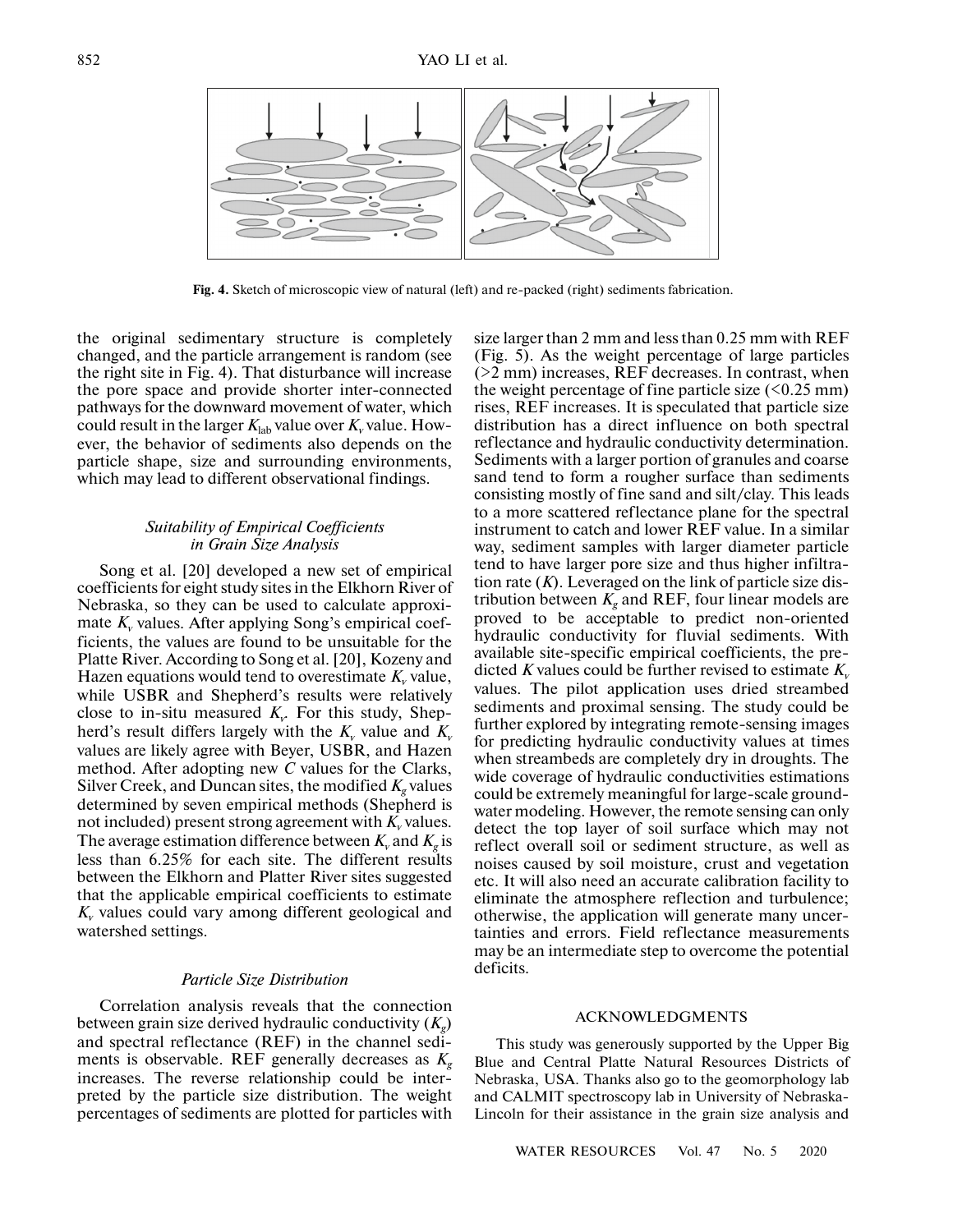

**Fig. 5.** Plot of weight percentage of coarse (left) and fine sand (right) with reflectance for the Platte River dug-out hole sediments.

spectral process. Finally, many thanks to Xunhong Chen, our deceased mentor, for your life-long supports and encouragements.

#### REFERENCES

- 1. Cey, E.E., Rudolph, D.L., Parkin, G.W., and Aravena, R., Quantifying groundwater discharge to a small perennial stream in southern Ontario, Canada, *J. Hydrol.*, 1998, vol. 210, nos. 1–4, pp. 31–37.
- 2. Chang, C., Laird, D.A., Mausbach, M.J., and Hurburgh C.R., Jr., Near-Infrared reflectance spectroscopy–principal components regression analyses of soil properties, *Soil Sci. Soc. Am. J.*, 2001, vol. 65, no. 2, pp. 480–490.
- 3. Chen, X., Measurement of streambed hydraulic conductivity and its anisotropy, *Environ. Geol.*, 2000, vol. 39, no. 2, pp. 1317–1324.
- 4. Chen, X., Burbach, M., and Cheng, C., Electrical and hydraulic vertical variability in channel sediments and its effects on streamflow depletion due to groundwater extraction, *J. Hydrol.*, 2008, vol. 352, nos. 3–4, pp. 250–266.
- 5. Dong, W., Chen, X., Wang, Z., Ou, G., and Liu, C., Comparison of vertical hydraulic conductivity in a streambed-point bar system of a gaining stream, *J. Hydrol.*, 2012, vols. 450–451, pp. 9–16.
- 6. Duwelius, R.F., Hydraulic conductivity of the streambed, East Branch Grand Calumet River, Northern Lake County, Indiana, *U.S. Geol. Survey Water-Resour. Investigations Rep.*, 1996, vol. 96, p. 4218.
- 7. Goldshleger, N., Chudnovsky, A., and Ben-dor, E., Using reflectance spectroscopy and artificial neural network to assess water infiltration rate into the soil profile, 2012, Article ID 439567, p. 9.
- 8. Hvorslev, M.J., Time lag and soil permeability in ground-water observations. US Army Corps of Engi-

WATER RESOURCES Vol. 47 No. 5 2020

neers, *Waterways Experiment Station Bull.,* 1951, vol. 36, pp. 1–50.

- 9. Kasenow, M., *Determination of hydraulic conductivity from grain size analysis*, Littleton, Colorado: Water Resources Publications, 2002.
- 10. Kennedy, C.D., Genereux, D.P., Mitasova, H., Corbett, D.R., and Leahy, S., Effect of sampling density and design on estimation of streambed attributes, *J. Hydrol.*, 2008, vol. 355, nos. 1–4, pp. 164–180.
- 11. Kollet, S.J. and Zlotnik, V.A., Stream depletion predictions using pumping test data from a heterogeneous stream–aquifer system (a case study from the Great Plains, USA), *J. Hydrol.*, 2003, vol. 281, nos. 1–2, pp. 96–114.
- 12. Krishnan, P., Alexander, J.D., Bulter, B.J., and Hummel, J.W., Reflectance technique for predicting soil organic matter, *Soil Sci. Soc. Am. J.*, 1980, vol. 44, no. 6, pp. 1282–1285.
- 13. Landon, M.K., Rus, D.L., and Harvey, F.E., Comparison of instream methods for measuring hydraulic conductivity in sandy streambeds, *Ground Water*, 2001, vol. 39, no. 6, pp. 870–885.
- 14. Li, M., Wu, H., Jiang, P., Lu, X., and Fu, Y., Measuring soil water content by using near infrared spectral characteristics of soil, *Spectroscopy and Spectral Analysis*, 2012, vol. 32, no. 8, pp. 2117–2121.
- 15. Mathews, H.L., Cunningham, R.L., and Petersen, G.W., Spectral reflectance of selected Pennsylvania soils, *Soil Sci. Soc. Am. Proc.*, 1973, vol. 37, no. 3, pp. 421–424.
- 16. Nanni, M.R. and Dematte, J.A.M., Spectral reflectance methodology in comparison to traditional soil analysis, *Soil Sci. Soc. Am. J.*, 2006, vol. 70, no. 2, pp. 393–407.
- 17. Post, D.F., Fimbres, A., Matthias, A.D., Sano, E.E., Accioly, L., Batchily, A.K., and Ferreira, L.G., Predicting soil albedo from soil color and spectral reflectance data, *Soil Sci. Soc. Am. J.*, 2000, vol. 64, no. 3, pp. 1027–1034.